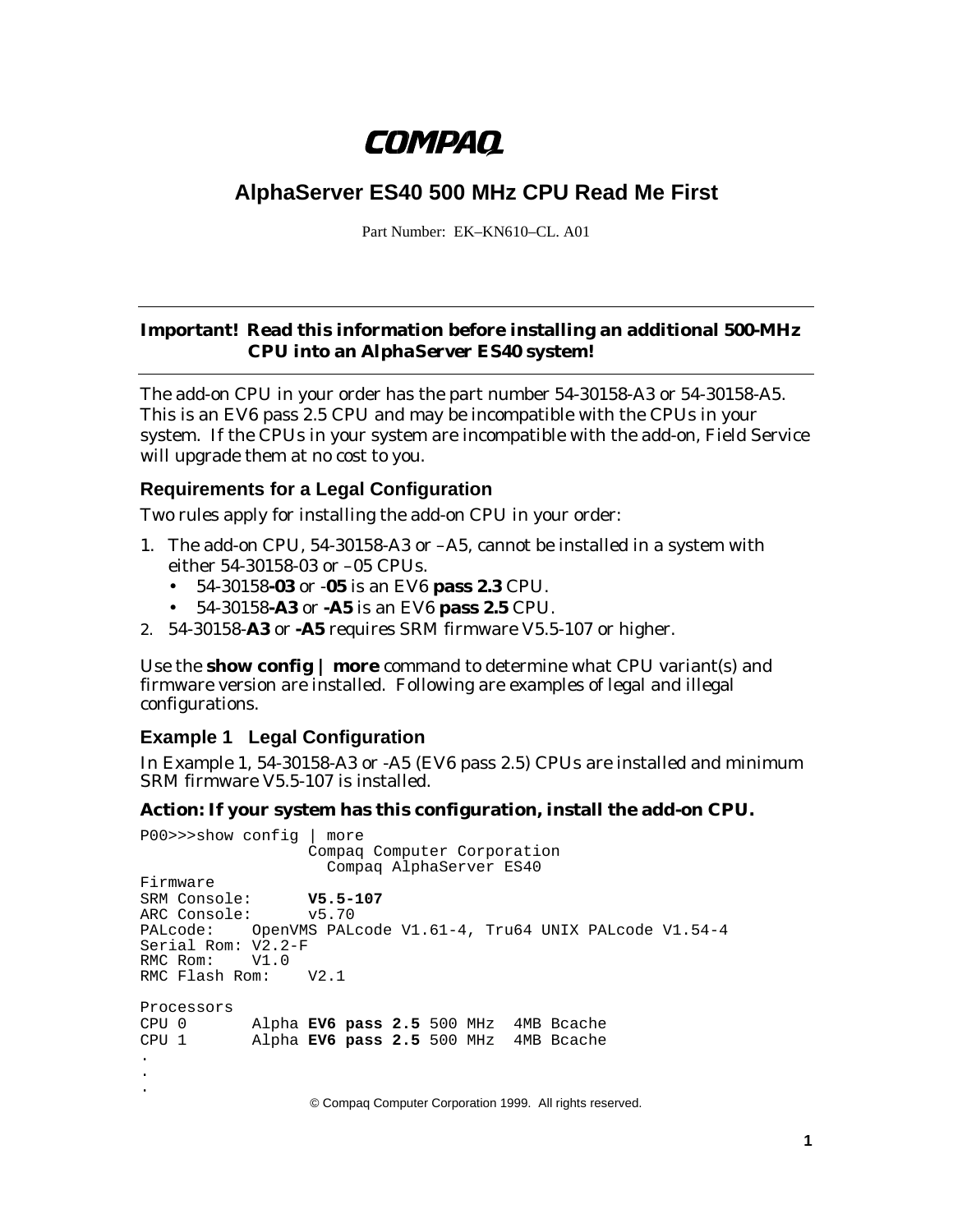#### **Example 2 Illegal Configuration (Wrong Firmware Version)**

In Example 2, installed CPUs are either 54-30158-A3 or -A5 (EV6 pass 2.5), but SRM firmware is not at the required level.

**Required action: Update SRM firmware to V5.5-107. Obtain the firmware executable from the interim firmware site and read the readme.txt before doing the update.**

**http://ftp.digital.com/pub/Digital/Alpha/firmware/interim/es40/**

```
P00>>>show config | more
                 Compaq Computer Corporation
                   Compaq AlphaServer ES40
Firmware
SRM Console: V5.5-68
:
:
Processors
CPU 0 Alpha 21264-? 500 MHz 4MB Bcache
CPU 1 Alpha 21264-? 500 MHz 4MB Bcache .
.
.
```
**Note: Earlier firmware versions do not recognize EV6 pass 2.5 CPUs.**

#### **Example 3 Illegal Configuration (Mixed CPU Variants)**

In Example 3, the SRM firmware is at the required level, but EV6 pass 2.3 CPUs are mixed with EV6 pass 2.5 CPUs.

**Required action: Call your local Field Service office or 1-800-OK-COMPAQ (1-800-652-6672) and inquire about FCO# 00-ES40 F.001 for the ES40 system. Under this Field Change Order, Field Service will upgrade all your EV6 pass 2.3 CPUs to pass 2.5 at no cost to you.**

```
P00>>>show config | more
                  Compaq Computer Corporation
                     Compaq AlphaServer ES40
Firmware
SRM Console: V5.5-107
ARC Console: v5.70
PALcode: OpenVMS PALcode V1.61-4, Tru64 UNIX PALcode V1.54-4
Serial Rom: V2.2-F
RMC Rom: V1.0<br>RMC Flash Rom: V2.1
RMC Flash Rom:
Processors
CPU 0 Alpha EV6 pass 2.5 500 MHz 4MB Bcache
CPU 1 Alpha EV6 pass 2.3 500 MHz 4MB Bcache
.
.
.
        Note: CPU1 is either a 54-30158-03 or –05 CPU.
```